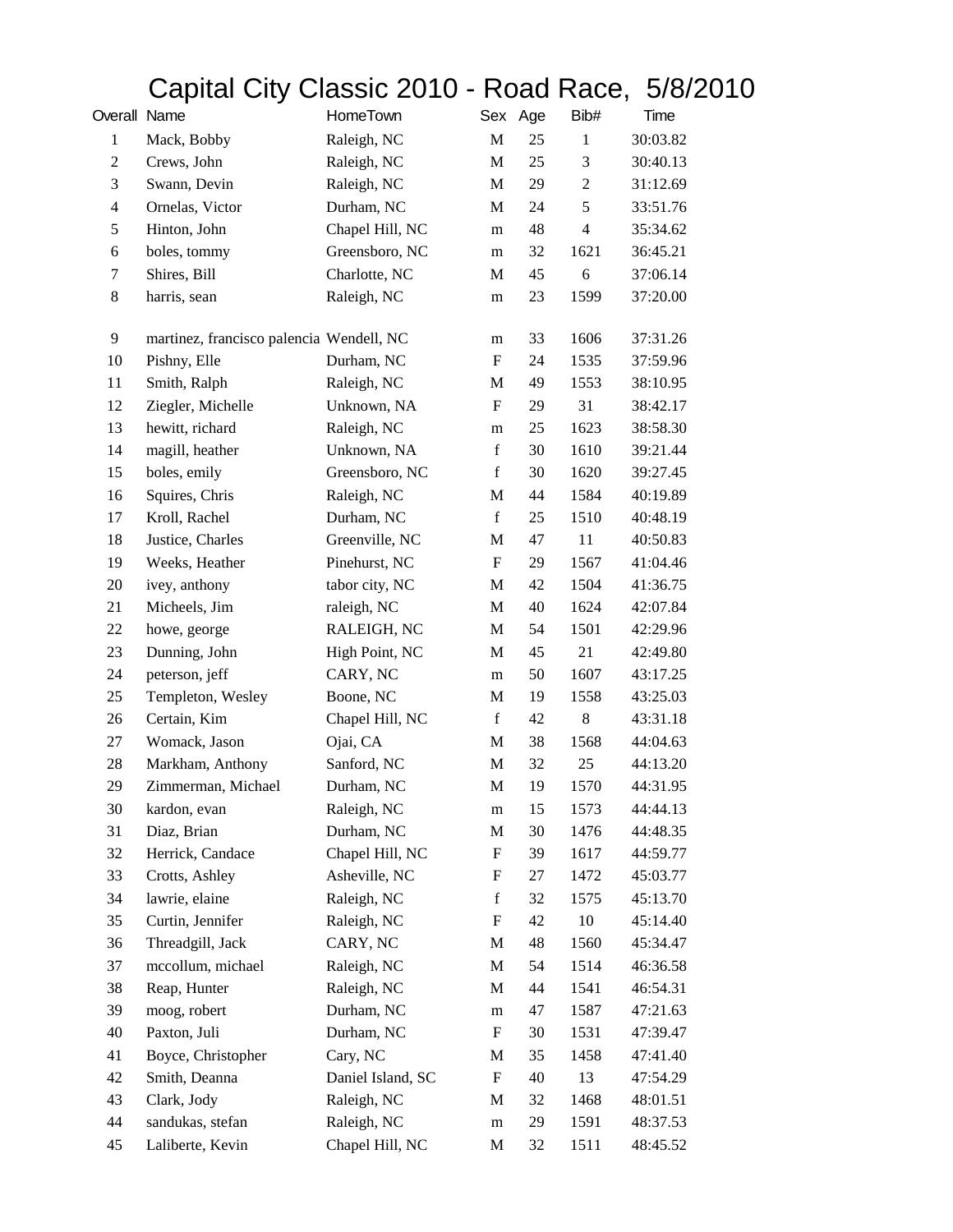| 46 | Miller, Ryan           | Raleigh, NC            | M                         | 20     | 1518 | 49:07.90 |
|----|------------------------|------------------------|---------------------------|--------|------|----------|
| 47 | Michael-Shetley, Paige | WAKE FOREST, NC        | M                         | 24     | 1517 | 49:14.93 |
| 48 | nasser de meo, adriano | Morrisville, NC        | m                         | 29     | 1630 | 49:18.89 |
| 49 | whilden, stephen       | Durham, NC             | m                         | 32     | 1615 | 49:24.85 |
| 50 | bertrand, todd         | Hillsborough, NC       | m                         | $28\,$ | 1594 | 49:28.99 |
| 51 | Myles, Kjirsti         | Carthage, NC           | F                         | 27     | 1524 | 49:34.11 |
| 52 | Myles, Nicholas        | Carthage, NC           | M                         | 28     | 1525 | 49:34.16 |
| 53 | hakansson, crystal     | Clayton, NC            | $\mathbf f$               | 26     | 1629 | 49:44.10 |
| 54 | Fox, Emily             | Durham, NC             | $\boldsymbol{\mathrm{F}}$ | 27     | 1485 | 50:05.66 |
| 55 | Dunn, myong            | Durham, NC             | $\boldsymbol{\mathrm{F}}$ | 53     | 18   | 50:29.34 |
| 56 | Kingman, Paul          | CARY, NC               | M                         | 42     | 1507 | 50:39.15 |
| 57 | Nesbit, Wayne          | Chapel Hill, NC        | M                         | 49     | 1527 | 50:39.26 |
| 58 | Vazquez, Juan          | Caguas, PR             | M                         | 45     | 14   | 50:50.96 |
| 59 | Sjoberg, Henrik        | RALEIGH, NC            | M                         | 32     | 1550 | 51:02.97 |
| 60 | Akers, Alex            | Charlotte NC 28209, NC | M                         | 36     | 1451 | 51:07.34 |
| 61 | Murphy, Brian          | Durham, NC             | M                         | 46     | 1523 | 51:37.10 |
| 62 | Sutherland, Diann      | CARY, NC               | $\mathbf F$               | 50     | 1557 | 51:40.67 |
| 63 | bridger, darren        | Raleigh, NC            | M                         | 40     | 1460 | 51:57.25 |
| 64 | Capps, Charles         | Willow Spring, NC      | m                         | 48     | 30   | 52:21.39 |
| 65 | Cragg, Mike            | Durham, NC             | M                         | 45     | 1618 | 52:21.45 |
| 66 | smith, ramsey          | Durham, NC             | m                         | 31     | 1619 | 52:21.78 |
| 67 | sell, kathy            | Durham, NC             | $\mathbf f$               | 31     | 1576 | 52:21.90 |
| 68 | Elliott, michael       | Lynchburg, VA          | M                         | 45     | 1481 | 52:49.48 |
| 69 | Elliott, Lauren        | Raleigh, NC            | F                         | 23     | 1480 | 52:49.51 |
| 70 | Amrani, Carol          | Hickory, NC            | $\mathbf f$               | 38     | 26   | 53:03.68 |
| 71 | Gordon, Crystal        | Raleigh, NC            | F                         | 28     | 20   | 53:09.52 |
| 72 | Bresky, Carole Lee     | Pittsboro, NC          | F                         | 56     | 1459 | 53:16.82 |
| 73 | Levin, Mel             | Raleigh, NC            | M                         | 62     | 24   | 53:20.71 |
| 74 | dowd, mark             | WAKE FOREST, NC        | m                         | 43     | 1586 | 53:22.06 |
| 75 | Ellis, Nick            | Raleigh, NC            | M                         | 58     | 1482 | 53:35.49 |
| 76 | penny, joan            | Unknown, NA            | $\mathbf f$               | 58     | 1578 | 53:41.34 |
| 77 | sherrod, josh          | Cary, NC               | m                         | 24     | 1626 | 53:45.11 |
| 78 | Russell, Brian         | Raleigh, NC            | M                         | 51     | 1543 | 54:15.35 |
| 79 | Guriel, Jonathan       | Charlotte, NC          | M                         | 27     | 1492 | 54:45.72 |
| 80 | Sharples, Rich         | Cary, NC               | M                         | 42     | 1549 | 54:45.99 |
| 81 | Shafer, Bradley        | Chapel Hill, NC        | M                         | 38     | 1548 | 55:02.87 |
| 82 | watkins, david         | Alpharetta, GA         | m                         | 42     | 1612 | 55:05.41 |
| 83 | lacharite, mike        | Unknown, NA            | m                         | 52     | 27   | 55:07.69 |
| 84 | Petteway, Blair        | Apex, NC               | F                         | 35     | 1534 | 55:09.15 |
| 85 | tappen, stan           | Prince George, VA      | m                         | 46     | 1625 | 55:09.84 |
| 86 | Shade, Courtney        | Raleigh, NC            | F                         | 32     | 1547 | 55:15.25 |
| 87 | Waltz, Tobi            | Apex, NC               | F                         | 37     | 1565 | 55:27.61 |
| 88 | Trimble, Erin          | Raleigh, NC            | F                         | 31     | 1561 | 55:28.66 |
| 89 | Harshaw, Payton        | CARY, NC               | M                         | 40     | 1495 | 55:33.76 |
| 90 | Nagel, John            | University Park, MD    | M                         | 18     | 1526 | 55:45.71 |
| 91 | Zimmerman, Mark        | Raleigh, NC            | M                         | 47     | 1569 | 56:04.43 |
| 92 | EASTBURN, JOSHUA       | Raleigh, NC            | M                         | 32     | 1479 | 56:22.33 |
| 93 | <b>GIBBS, PHILIP</b>   | Goldsboro, NC          | M                         | 23     | 1487 | 56:22.38 |
|    |                        |                        |                           |        |      |          |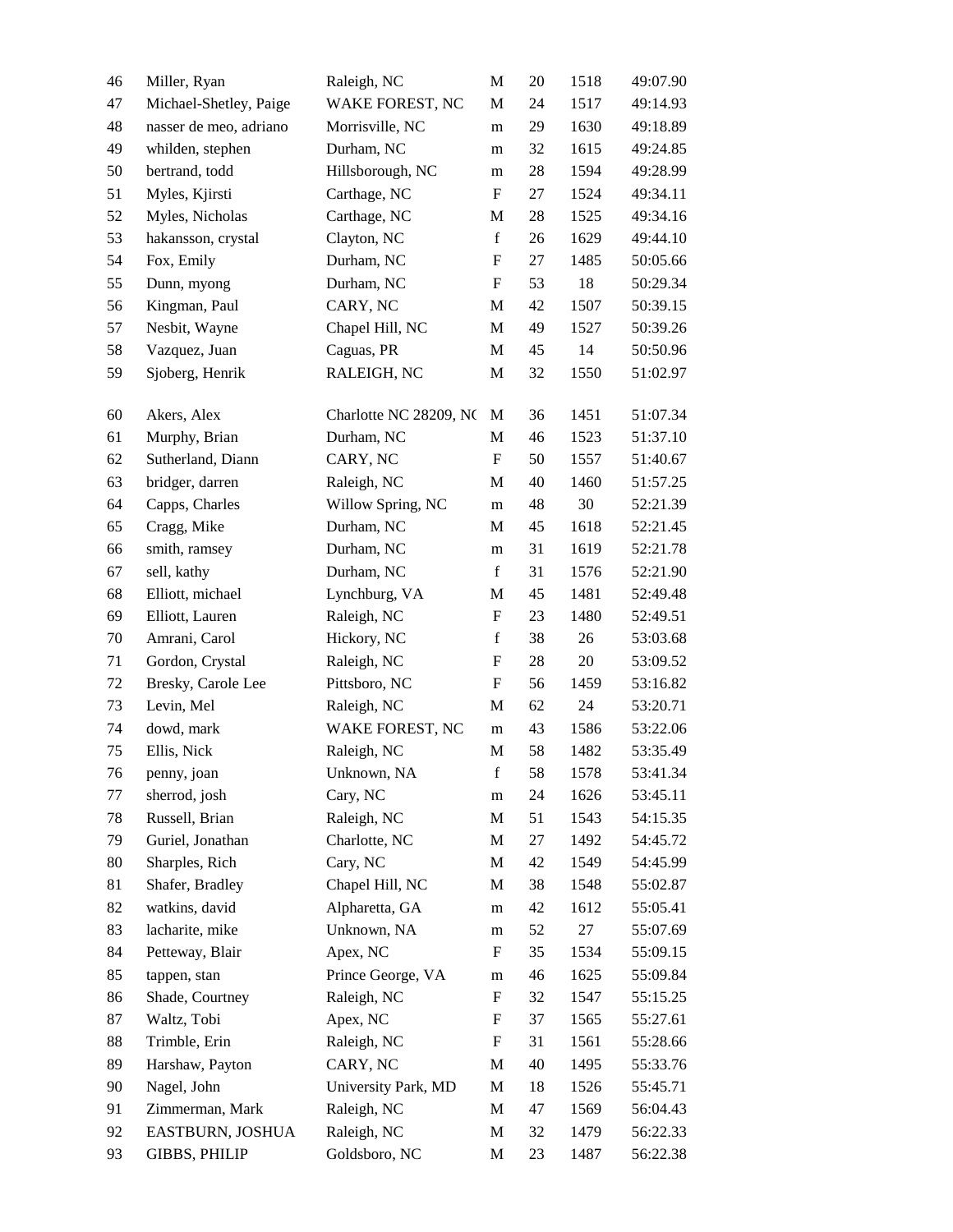| 94  | Geerlings, Jackie     | WAKE FOREST, NC   | F                         | 29 | 1486 | 56:37.13   |
|-----|-----------------------|-------------------|---------------------------|----|------|------------|
| 95  | Benkovitz, Jennifer   | Raleigh, NC       | F                         | 36 | 1454 | 56:44.57   |
| 96  | Ficalora, Sloane      | RALEIGH, NC       | $\boldsymbol{\mathrm{F}}$ | 40 | 1484 | 57:09.08   |
| 97  | londe, david          | Raleigh, NC       | M                         | 43 | 1513 | 57:25.93   |
| 98  | Hoyle, Steven         | Willow Spring, NC | M                         | 34 | 1502 | 57:36.78   |
| 99  | <b>BARKER, BEN</b>    | Durham, NC        | M                         | 40 | 1596 | 57:36.84   |
| 100 | Durkin, Brian         | RALEIGH, NC       | M                         | 31 | 1478 | 57:48.57   |
| 101 | Perry, Dawn           | Raleigh, NC       | $\boldsymbol{\mathrm{F}}$ | 46 | 1533 | 57:49.21   |
| 102 | Pendse, Susan         | Raleigh, NC       | $\boldsymbol{F}$          | 33 | 1532 | 58:00.70   |
| 103 | Henderson, Maricel    | Cary, NC          | $\boldsymbol{\mathrm{F}}$ | 38 | 1496 | 58:01.98   |
| 104 | fink, scott           | Raleigh, NC       | m                         | 49 | 1598 | 58:24.07   |
| 105 | Groves, Janice        | rock hill, SC     | F                         | 33 | 1491 | 58:48.82   |
| 106 | Weaver, Brandon       | Snellville, GA    | M                         | 35 | 1566 | 58:56.50   |
| 107 | milholland, allegra   | RALEIGH, NC       | m                         | 38 | 1603 | 59:03.04   |
| 108 | casas-sanchez, miguel | Raleigh, NC       | m                         | 30 | 1579 | 59:07.13   |
| 109 | Preece, Jenny         | Durham, NC        | F                         | 29 | 1536 | 59:17.97   |
| 110 | Butler, Jennifer      | Raleigh, NC       | F                         | 25 | 1464 | 59:22.34   |
| 111 | Schline, Margaret     | Raleigh, NC       | $\boldsymbol{\mathrm{F}}$ | 42 | 1545 | 59:24.04   |
| 112 | Butler, Amy           | Raleigh, NC       | F                         | 46 | 1463 | 59:24.51   |
| 113 | Crowder, Christopher  | Creedmoor, NC     | M                         | 43 | 1473 | 59:28.29   |
| 114 | daniels, dennis       | CARY, NC          | m                         | 46 | 1614 | 59:31.58   |
| 115 | Coombs, Katy          | WAKE FOREST, NC   | $\boldsymbol{F}$          | 34 | 29   | 59:32.58   |
| 116 | Neuschaefer, E.       | Roxboro, NC       | M                         | 56 | 1528 | 59:37.32   |
| 117 | Jacobs, Cassandra     | Cary, NC          | $\boldsymbol{\mathrm{F}}$ | 25 | 28   | 59:40.53   |
| 118 | milam, kellie         | Cary, NC          | $\mathbf f$               | 24 | 1627 | 59:46.02   |
| 119 | Butler, John          | Raleigh, NC       | M                         | 59 | 1465 | 59:54.53   |
| 120 | Wegman, Lawrence      | Gardner, NC       | M                         | 52 | 15   | 1:00:01.35 |
| 121 | williams, matthew     | asheboro, NC      | m                         | 19 | 1595 | 1:00:06.20 |
| 122 | Russell, Lori         | Raleigh, NC       | $\boldsymbol{F}$          | 47 | 1544 | 1:00:12.60 |
| 123 | berglund, andrea      | Cary, NC          | $\mathbf f$               | 31 | 1593 | 1:00:14.88 |
| 124 | Trimble, Matt         | Raleigh, NC       | M                         | 34 | 1562 | 1:00:25.29 |
| 125 | Squires, Hope         | Raleigh, NC       | $\boldsymbol{\mathrm{F}}$ | 37 | 1585 | 1:00:30.89 |
| 126 | Ramey, R              | Carrboro, NC      | M                         | 31 | 1538 | 1:00:34.92 |
| 127 | Cortez, Bonnie        | Chapel Hill, NC   | $\boldsymbol{F}$          | 55 | 1470 | 1:00:39.27 |
| 128 | Bland, Ruby           | DURHAM, NC        | $\boldsymbol{F}$          | 60 | 1456 | 1:01:01.36 |
| 129 | Robbins, Tracy        | Mooresville, NC   | F                         | 46 | 17   | 1:01:02.65 |
| 130 | desai, sona           | Raleigh, NC       | $\mathbf f$               | 25 | 1588 | 1:01:15.60 |
| 131 | rehfuss, jen          | RALEIGH, NC       | $\mathbf f$               | 26 | 1592 | 1:01:18.09 |
| 132 | thornton, jocelyn     | Raleigh, NC       | f                         | 32 | 1616 | 1:01:29.97 |
| 133 | Axner, Scott          | Sanford, NC       | M                         | 47 | 1452 | 1:01:38.12 |
| 134 | Patton, Jeff          | WAKE FOREST, NC   | M                         | 36 | 1530 | 1:01:38.75 |
| 135 | van winkel, jan       | Raleigh, NC       | ${\rm m}$                 | 28 | 1580 | 1:02:07.17 |
| 136 | Dohner, Timolee       | Clayton, NC       | $\boldsymbol{F}$          | 42 | 1622 | 1:02:10.18 |
| 137 | Dunning, Lisa         | High Point, NC    | F                         | 37 | 22   | 1:02:29.26 |
| 138 | Farr, Emily           | RALEIGH, NC       | $\boldsymbol{F}$          | 28 | 1483 | 1:02:48.37 |
| 139 | Crofton, Phil         | Raleigh, NC       | M                         | 42 | 1471 | 1:02:50.92 |
| 140 | goldberger, marc      | Raleigh, NC       | ${\rm m}$                 | 48 | 1628 | 1:03:01.42 |
| 141 | pavia, katie          | Raleigh, NC       | $\mathbf f$               | 25 | 1583 | 1:03:01.98 |
| 142 | Haggans, Bobby        | Raleigh, NC       | M                         | 51 | 1493 | 1:03:04.25 |
|     |                       |                   |                           |    |      |            |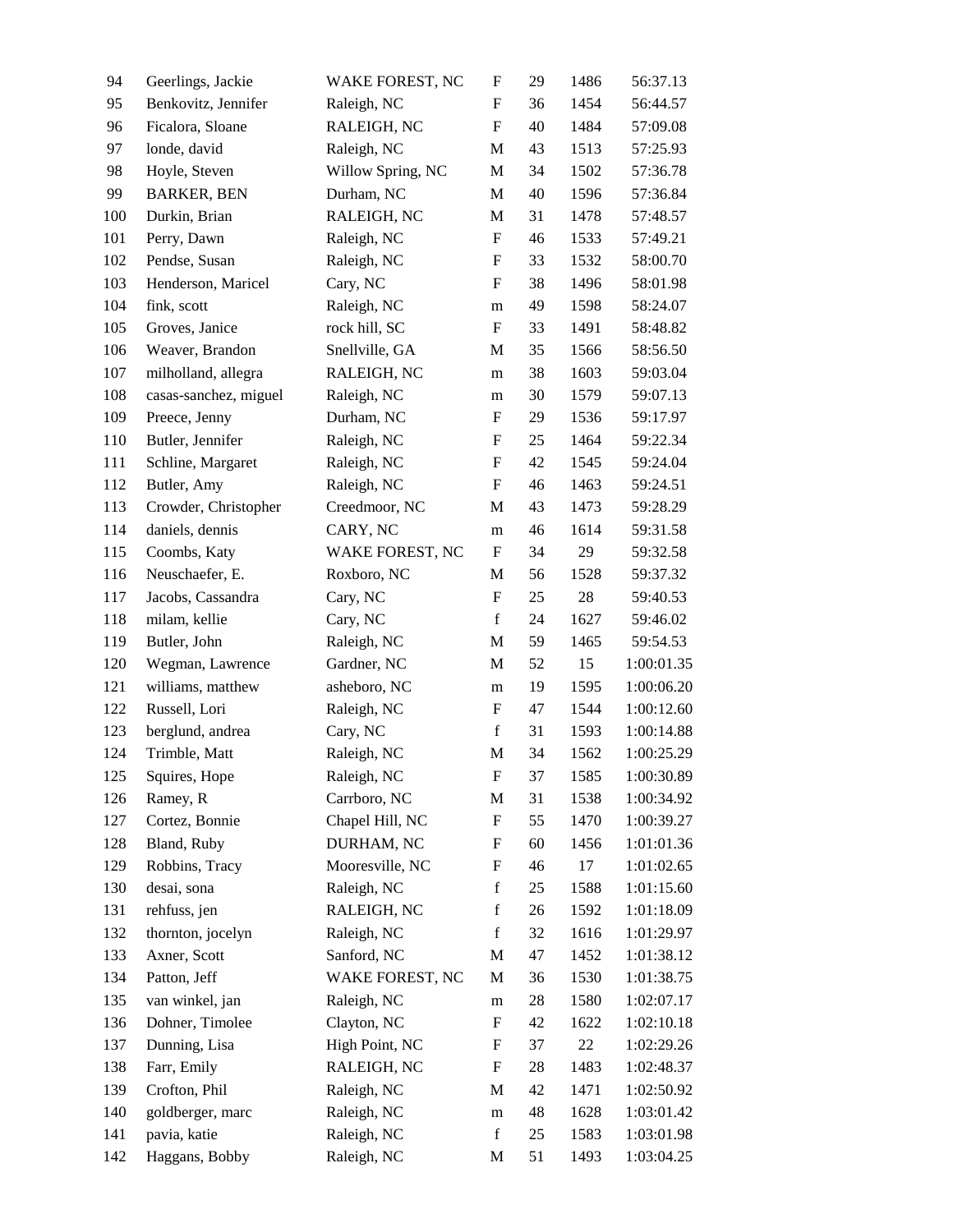| 143 | nguyen, thinh           | charlotte, nc   | m                         | 25     | 1605 | 1:03:11.16 |
|-----|-------------------------|-----------------|---------------------------|--------|------|------------|
| 144 | holder, kaye            | Raleigh, NC     | $\mathbf f$               | 60     | 1582 | 1:03:13.79 |
| 145 | Collins, Bryan          | Raleigh, NC     | M                         | 49     | 1469 | 1:03:35.61 |
| 146 | moo, jessica            | Raleigh, NC     | $\mathbf f$               | 23     | 1604 | 1:04:00.86 |
| 147 | lasher, dwayne          | Raleigh, NC     | ${\rm m}$                 | 48     | 1577 | 1:04:09.09 |
| 148 | Robertson, Ashlynn      | Raleigh, NC     | ${\bf F}$                 | 23     | 1542 | 1:04:13.95 |
| 149 | Henderson, Peter        | Cary, NC        | M                         | 45     | 1497 | 1:04:15.86 |
| 150 | Goldgeier, Eileen       | RALEIGH, NC     | ${\bf F}$                 | 47     | 23   | 1:04:17.93 |
| 151 | buchan, ed              | Raleigh, NC     | m                         | 38     | 1590 | 1:04:27.40 |
| 152 | buchan, amy             | Raleigh, NC     | $\mathbf f$               | 38     | 1589 | 1:04:27.44 |
|     |                         |                 |                           |        |      |            |
| 153 | Isley-Roghelia, Deborah | DURHAM, NC      | F                         | 48     | 1503 | 1:04:35.33 |
| 154 | Harris, Art             | Knightdale, NC  | M                         | 43     | 1494 | 1:04:52.21 |
| 155 | Tyndall, Jessica        | Raleigh, NC     | $\boldsymbol{\mathrm{F}}$ | 33     | 1563 | 1:04:58.96 |
| 156 | Ray, Katharine          | Youngsville, NC | F                         | 39     | 1540 | 1:05:15.66 |
| 157 | Gilbert, Joseph         | Raleigh, NC     | M                         | 31     | 1488 | 1:05:17.80 |
| 158 | Michael, Atkins         | Raleigh, NC     | M                         | 38     | 1516 | 1:05:28.71 |
| 159 | Michael, Amy            | Raleigh, NC     | $\boldsymbol{\mathrm{F}}$ | 32     | 1515 | 1:05:28.75 |
| 160 | Ramsey, Laura           | Raleigh, NC     | $\boldsymbol{\mathrm{F}}$ | 33     | 1539 | 1:05:31.28 |
| 161 | shinichi, mori          | Cary, NC        | m                         | 50     | 1574 | 1:05:44.19 |
| 162 | Johnson, Blake          | Raleigh, NC     | M                         | 32     | 1506 | 1:05:44.92 |
| 163 | Priddy, Zach            | Raleigh, NC     | M                         | 29     | 1537 | 1:05:46.67 |
| 164 | johnides, Jami          | Raleigh, NC     | F                         | 31     | 1505 | 1:05:46.87 |
| 165 | reichenbach, carl       | Unknown, NA     | m                         | 70     | 16   | 1:05:47.40 |
| 166 | Crutchfield, Carolyn    | RALEIGH, NC     | $\mathbf F$               | 26     | 1475 | 1:06:08.49 |
| 167 | watkins, trish          | Alpharetta, GA  | $\mathbf f$               | 34     | 1611 | 1:06:24.22 |
| 168 | Monroe, Hanni           | Durham, NC      | F                         | $28\,$ | 1519 | 1:06:25.12 |
| 169 | Veneracion, Melissa     | Chapel Hill, NC | $\boldsymbol{\mathrm{F}}$ | 32     | 1564 | 1:06:25.24 |
| 170 | Driesslein, jennifer    | WAKE FOREST, NC | $\boldsymbol{\mathrm{F}}$ | 24     | 1477 | 1:06:30.29 |
| 171 | rossi, marc             | Durham, NC      | m                         | 33     | 1609 | 1:06:54.32 |
| 172 | dudley, tricia          | Durham, NC      | $\mathbf f$               | 30     | 1608 | 1:06:54.77 |
| 173 | Skokauckas, Jessica     | Raleigh, NC     | $\boldsymbol{\mathrm{F}}$ | 25     | 1551 | 1:07:53.76 |
| 174 | Glick, Devon            | Raleigh, NC     | $\mathbf F$               | 30     | 1489 | 1:07:58.48 |
| 175 | Wells, Aiden            | Raleigh, NC     | m                         | 11     | 1572 | 1:08:33.39 |
| 176 | Wells, Tobin            | Raleigh, NC     | m                         | 39     | 1571 | 1:08:33.87 |
| 177 | Parker, Christy         | WAKE FOREST, NC | $\mathbf F$               | 45     | 1529 | 1:08:46.81 |
| 178 | Howard, Lisa            | Raleigh, NC     | $\mathbf F$               | 45     | 1500 | 1:08:55.39 |
| 179 | Kingsbury, Ben          | Raleigh, NC     | M                         | 19     | 1508 | 1:08:55.62 |
| 180 | Sell, H                 | Charlotte, NC   | $\boldsymbol{\mathrm{F}}$ | 28     | 1546 | 1:09:57.96 |
| 181 | Brodie, Kelvin          | Durham, NC      | M                         | 53     | 1461 | 1:10:14.76 |
| 182 | Finklea, John           | Gardner, NC     | M                         | 51     | 19   | 1:10:20.13 |
| 183 | Thornton, Adam          | Apex, NC        | M                         | 9      | 1559 | 1:10:42.67 |
| 184 | Bowditch, Shanda        | Gardner, NC     | $\mathbf F$               | 43     | 1457 | 1:11:37.21 |
| 185 | friend, tasha           | Raleigh, NC     | $\mathbf f$               | 35     | 1581 | 1:11:38.45 |
| 186 | hill, suzette           | Norfolk, VA     | $\boldsymbol{F}$          | 36     | 1498 | 1:11:39.40 |
| 187 | wilde, rachel           | Raleigh, NC     | $\mathbf f$               | 46     | 1602 | 1:13:47.25 |
| 188 | Grey, Kiersten          | Cary, NC        | $\boldsymbol{F}$          | 33     | 1490 | 1:13:47.87 |
| 189 | Stewart, Kathy          | Raleigh, NC     | $\mathbf F$               | 51     | 1554 | 1:18:17.14 |
| 190 | Mountain, Tom           | WAKE FOREST, NC | $\mathbf M$               | 40     | 1522 | 1:21:13.56 |